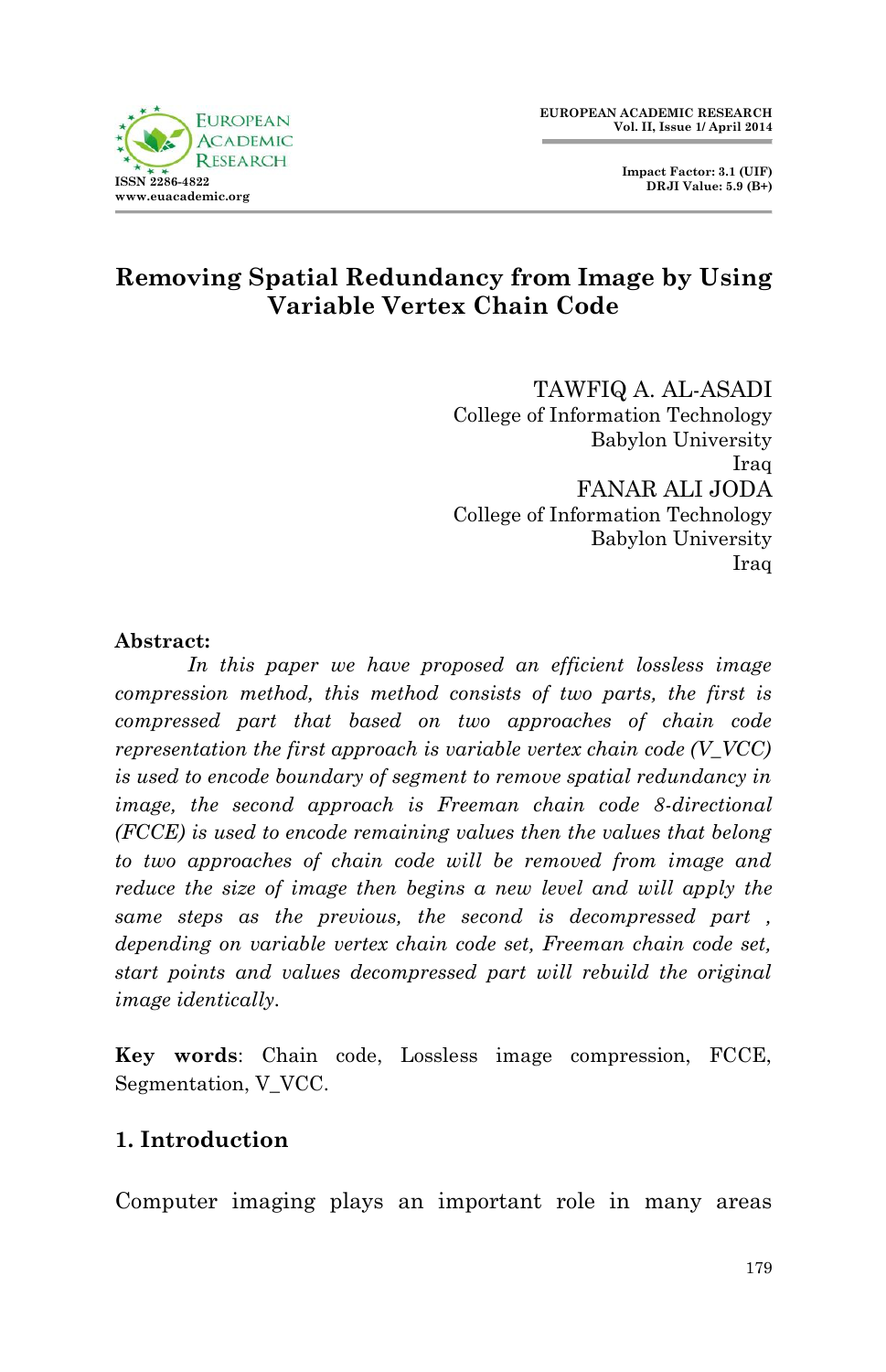ranging from consumer digital photo albums to remote earth sensing. The growing production of images and demands to their quality require high performance compression systems for efficient transmission, storage and archival (Krivoulets 2004).

Various types of redundancy exist in images, such as temporal redundancy, spatial redundancy (or interpixel redundancy), coding redundancy, spectral redundancy and psychovisual redundancy. The main goal of image compression is to minimize the number of bits required to represent the original images by reducing the redundancy in images, the essential issue in image compression is to design efficient and effective compression schemes (Zha 2007).

In terms of decompression ability, image compression systems can be generally classified into two main types: *lossless*  image compression and *lossy* image compression.

Lossy compression involves some loss of information. Data that have been compressed using lossy techniques cannot be fully reconstructed. In return for accepting this loss, a higher compression ratio can be gained in comparison to lossless techniques. Generally, the applications of lossy compression are limited to the media domain (i.e., images, videos and audio (Kattan 2010).

If data have been lossless compressed, the original data can be reconstructed exactly from the compressed data. It is generally used for applications that cannot tolerate any difference between the original and reconstructed data (Panrong 2001)

Regardless of the compression type, all algorithms share a similar process when compressing information, namely: modelling and coding

The First stage, we recognize the sequence, look for regularities and similarities, this is done in the modeling stage, the modeling method is specialized for the type of data we compress, and it is clear that in video data we will be searching for different similarities than in text data. The modeling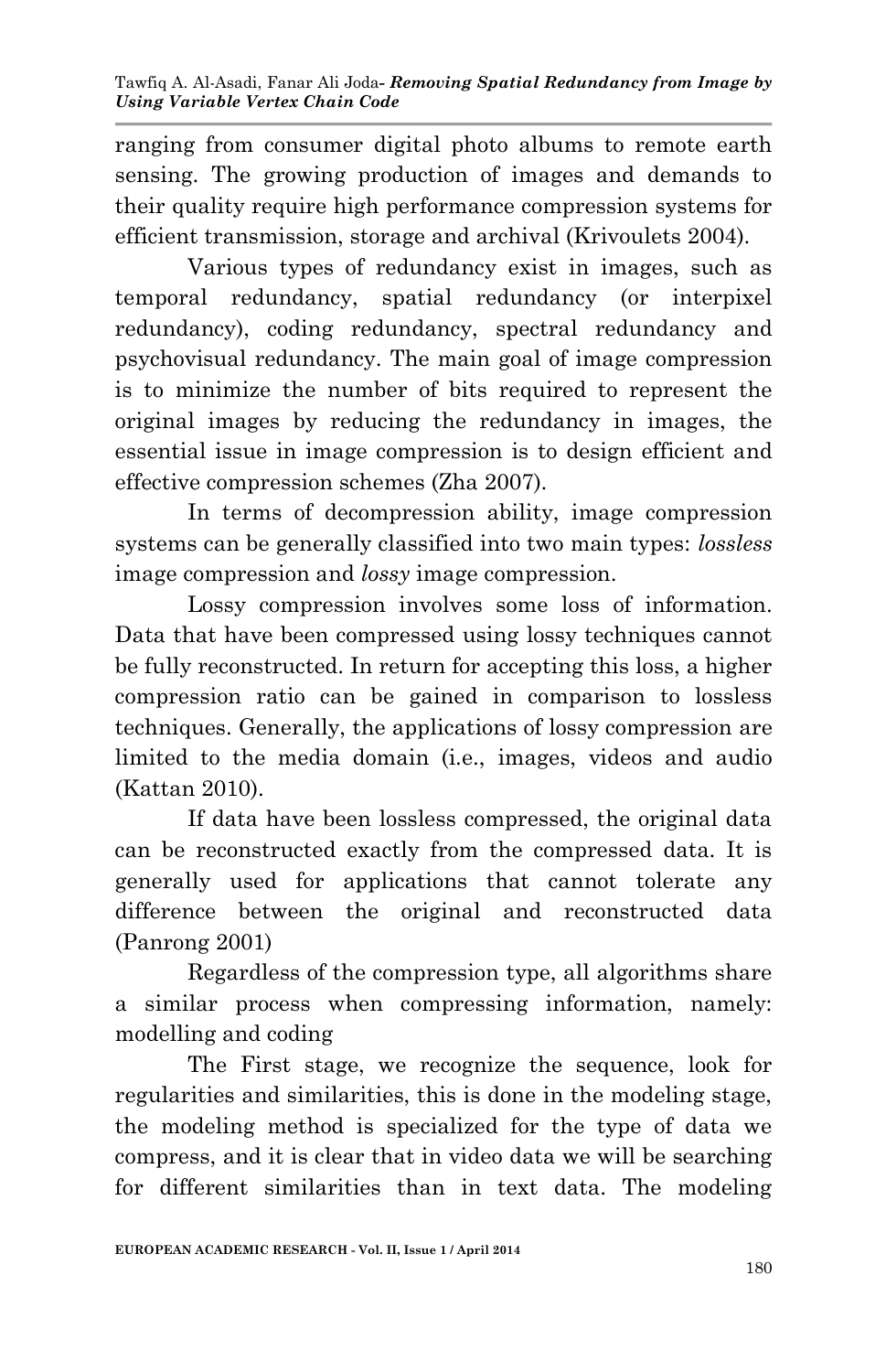systems are often different for lossless and lossy methods. Selecting the suitable modeling method is important because the more regularity we find the more we can reduce the sequence length. In particular, we cannot reduce the sequence length at all if we do not know what is redundant in it.

The second stage, coding, is based on the knowledge obtained in the modeling stage, and removes the redundant data, the coding systems are not so diverse because the modeling process is the stage where the adaptation to the data is made, therefore we only have to encode the sequence efficiently removing known redundancy (Deorowicz 2003).

Image compression can be achieved by *coding domain methods*, *spatial domain methods*, *transform domain methods* or a combination of these methods. Coding methods are directly applied to the raw images handling them as a sequence of discrete numbers, common coding methods include: Arithmetic, Huffman, Lempel-Ziv Welch (LZW), and Run-Length.

Spatial domain methods, which are a combination of spatial domain algorithms and coding methods, not only run directly on the gray values in an image but also try to remove the spatial redundancy, In transform domain compression; the image is represented using an suitable basis set, and the goal is to obtain a sparse coefficient matrix, Discrete Cosine transform (DCT) based compression and wavelet transform are two examples of transform domain methods. Recently, there has been a growing interest in reversible/lossless image compression of medical images (Vernuri et al. 2007).

# **2. Chain codes**

Chain codes are used to represent a boundary by a connected sequence of straight-line segments of specified length and direction, typically this representation is based on 4- or 8 connectivity of the segments. The direction of each segment is coded by using a numbering system such as the ones shown in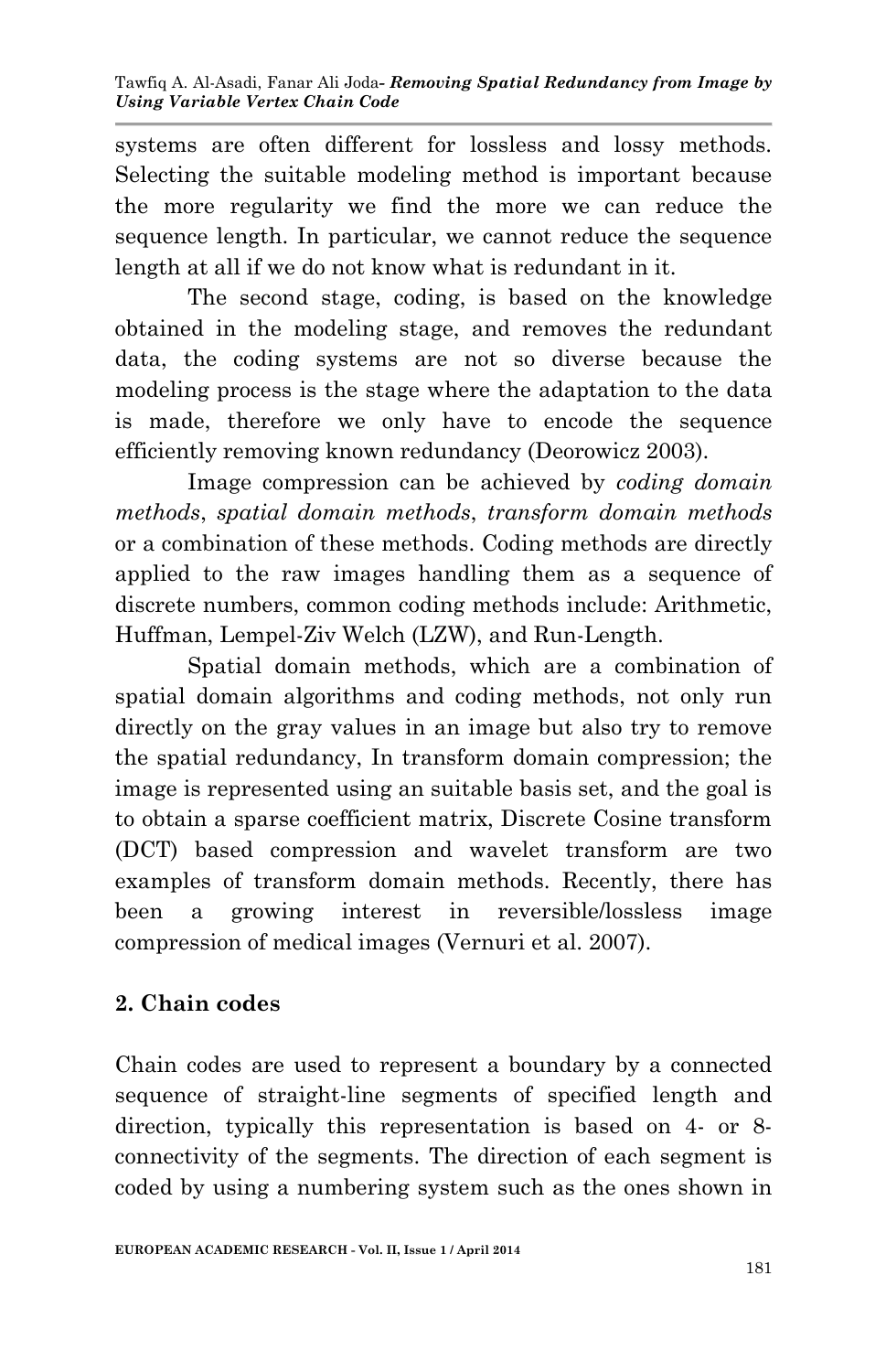Tawfiq A. Al-Asadi, Fanar Ali Joda*- Removing Spatial Redundancy from Image by Using Variable Vertex Chain Code*

Figure (1). Digital images usually are acquired and processed in a grid format with equal spacing in the *x -* and y-directions, so a chain code could be created by following a boundary in, say, a clockwise direction and assigning a direction to the segments connecting every pair of pixels. This method generally is unacceptable for two principal reasons: (1) The resulting chain of codes tends to be quite long, and (2) any small disturbances along the boundary due to noise or imperfect segmentation cause changes in the code that may not be related to the shape of the boundary (Gonzalez & R. E. Woods, 2002).



**Figure (1) Different definitions of pixel neighborhoods**

There are several types have been developed based on Freeman chain Code, briefly we'll show below the main types of chain code:

*i. Original Vertex Chain Code (VCC)*: In 1999, E. Bribiesca first introduced the original vertex chain code (VCC). The VCC is based on the numbers of cell vertices which are in touch with the bounding contour of the shape. This code determines the number of pixels of the binary shape that are in touch with the observed vertex of the shape's boundary contour.

Figure (3 A) is an illustration of VCC which presents a shape. It is previous that there are only three numbers of 0, 1, and 2 which are needed to present a boundary composed with pixels of quadrate grids (Li et al. 2012).

*ii. Variable-Length Vertex Chain Code (V\_VCC)* The second chain code that based on vertex chain code is variable-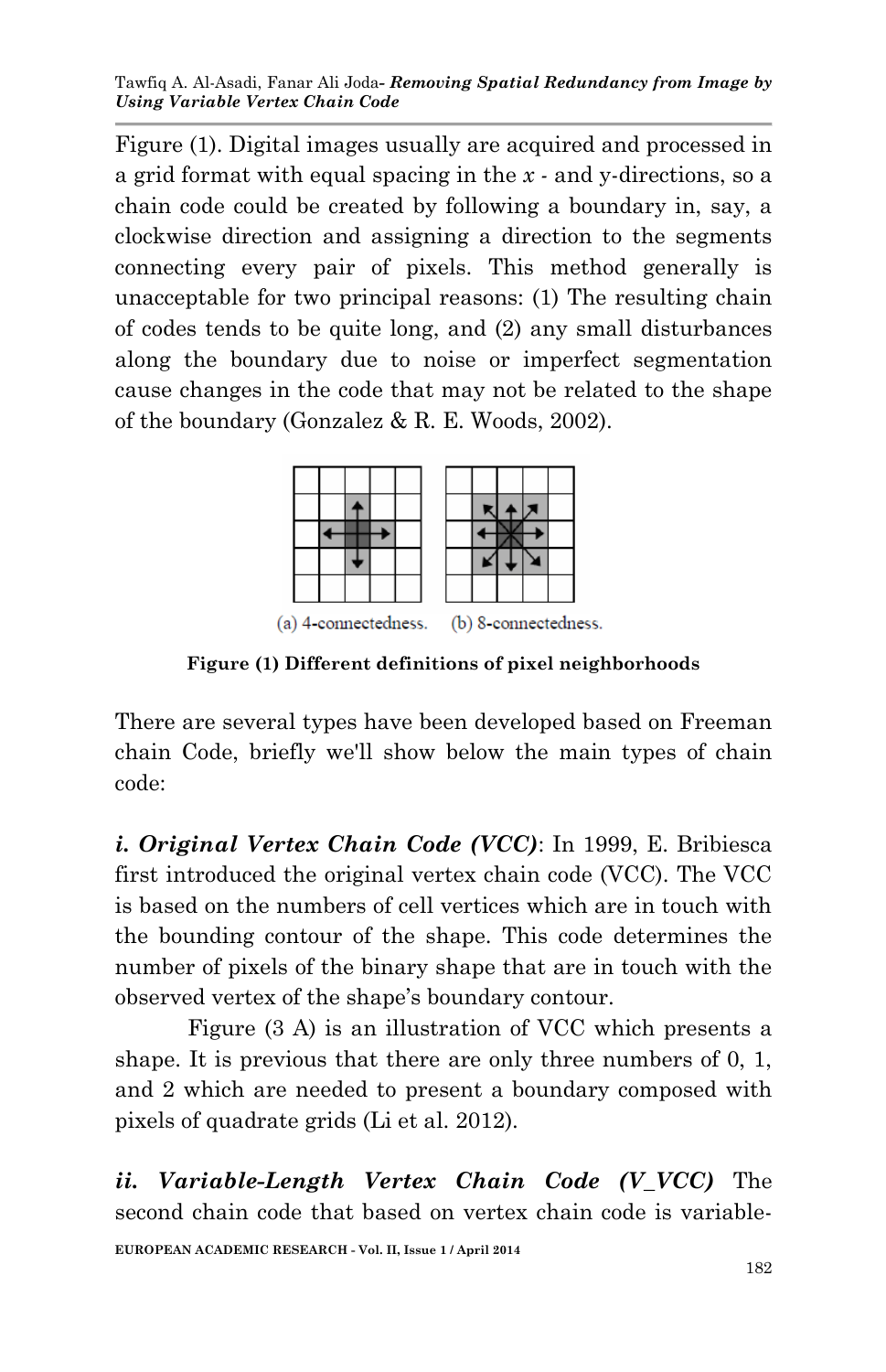length vertex chain code (V\_VCC). This chain code also uses rectangular cells code of VCC. It has three elements 1, 2, and 3. These elements are represented by binary digits (0, 10, and 11). Variable-length VCC (V\_VCC) code is well-defined by the probability of three code occurring. The experiment presented that the probability of code 2 is greater than the other two. Therefore, at V VCC the binary digit 0 is used to represent code 2, 10 for code 1, and 11 for code 3 by applying the concept of Huffman coding, As depicted in figure (3 B) (Wulandhari and Haron 2008).

*iii. OrThogonal chain code (3ot)* the 3OT is based on the three relative changes of orthogonal directions given by Figure (3 C). In the 3OT, there are three elements: 0, 1 and 2. The element "0" represents no direction change which means to "go straight" through the contiguous straight line segments following the direction of the last segment; the "1" indicates a direction change forward with regard to the basis segment; and "2" means to "go back" with regard to the direction of the basis segment (Sanchez-Cruz 2010).



**Figure (2) Visual meaning of the 3OT code**



**Figure (3) Visual meaning of the 3OT code**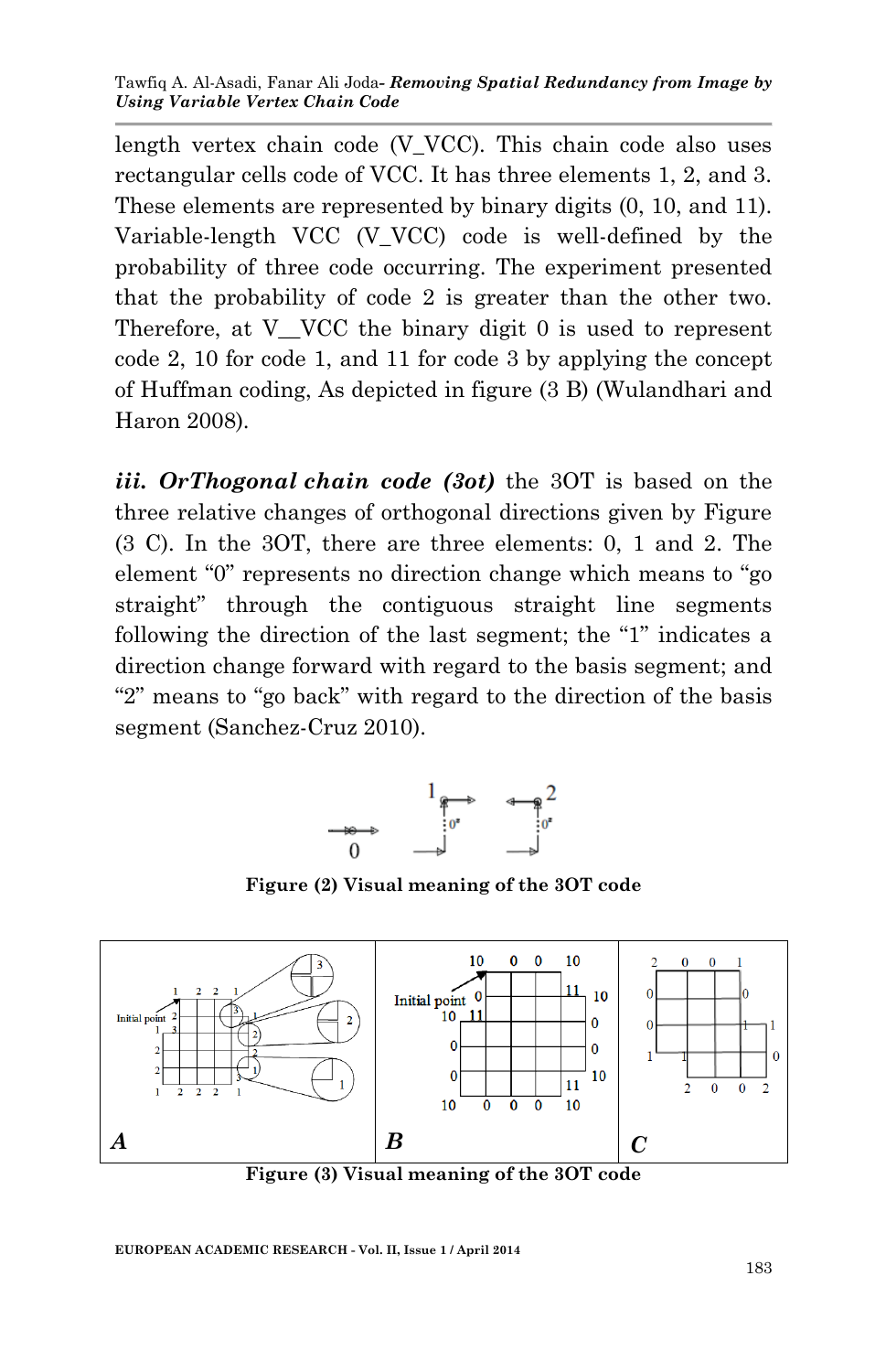We will take an example then compare the methods (FCCE, 3OT, VCC, V\_VCC) of chain code to select the best in term of efficiency of compression ratio which use it to encode boundaries, which produces from the segmentation process in proposed system.



**Figure (4) shape**

The result of encoding the shape in figure (4) is illustrated in table (1).

| Method      | encoding                                                                                       | of<br>Number<br>symbols | Numbers<br>of bits |
|-------------|------------------------------------------------------------------------------------------------|-------------------------|--------------------|
| <b>FCCE</b> | $0,0,0,0,0,0,7,6,5,4,5,5,6,6,6,6,5,5,4,4,4,3,1,2,2,3$<br>,4,3,1,6,1,0,1,1                      | 34                      | 102                |
| 30T         | $1,0,0,0,2,1,1,2,1,0,0,1,0,1,1,1,2,1,0,1,1,1,0,1,1,$                                           | 52                      | 104                |
| <b>VCC</b>  | $1, 2, 2, 2, 1, 3, 1, 1, 3, 2, 2, 3, 2, 1, 3, 1, 1, 3, 2, 1, 3, 1, 2, 3, 1,$<br>3              | 52                      | 104                |
| V VCC       | $10,0,0,0,0,0,0,10,11,10,0,10,11,10,0,11,10,11,0,$<br>1,0,10,11,10,10,11,0,10,11,10,0,11,10,11 | 52                      | 84                 |

**Table (1) encoding by using chain code methods**

After we get the results of the encoding is clear that the best way is encoded V VCC note that whenever the shape be more regularly gave better results on the contrary of the other methods that give consistent results for all shapes.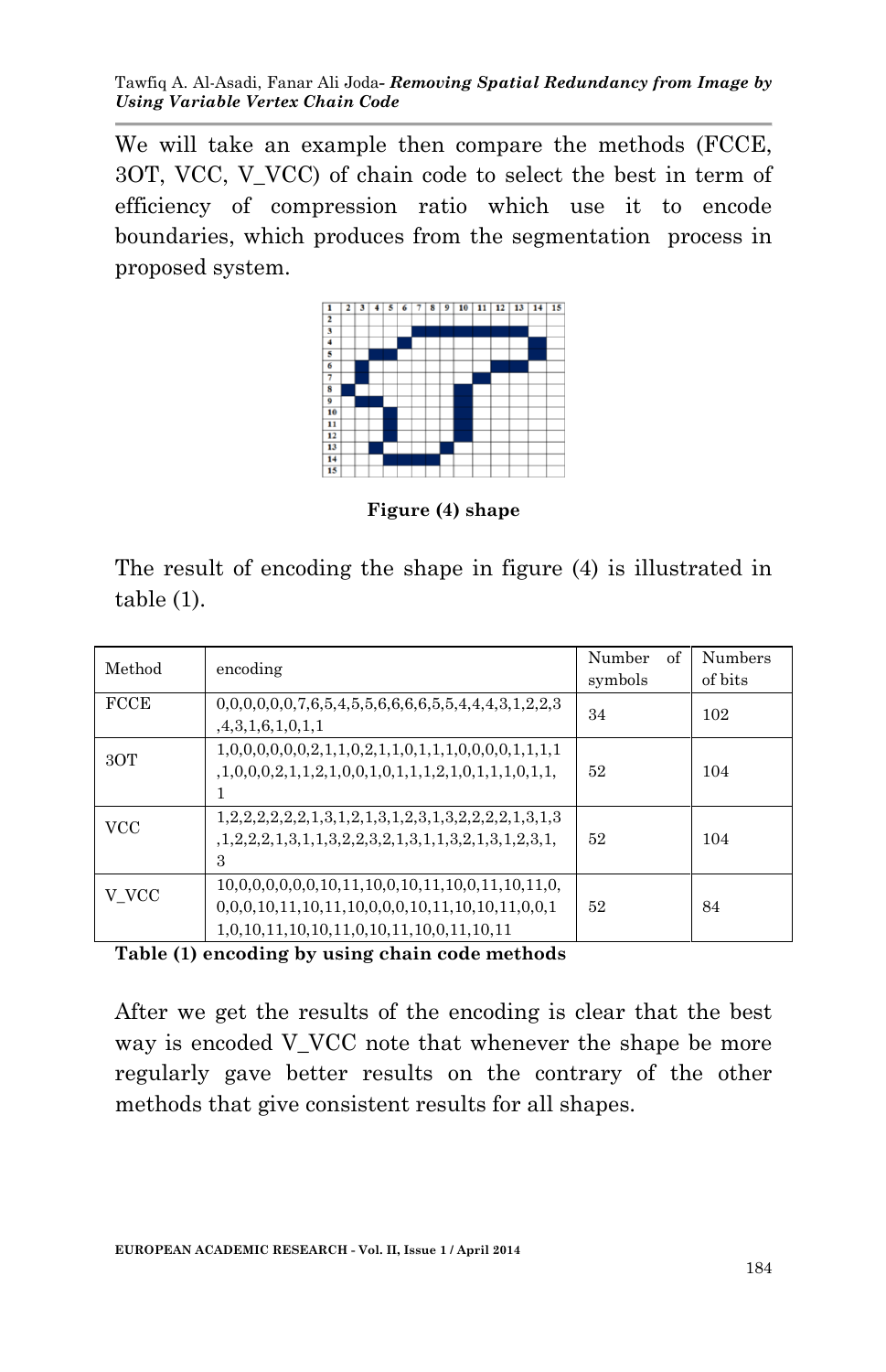### **4. The proposed system**

The proposed system is lossless image compression, mainly based on two approaches of chain code representation to increase efficiency of algorithm, according to the comparison in Table1; the approach of V\_VCC is considered the best in terms of compression ratio, which is used to encode boundaries of the segments, the goal from segmentation is to remove the *spatial redundancy* from images.

The second type FCCE is used to encode values that do not form a segment the reason of using FCCE is the ease and flexibility to encode the values in any form if they were connected.

*The proposed system consists of two parts, (Compressed and Decompressed),* as depicted in figure (7)

### *The first part consists of four steps:*

*The first step:* finding frequencies of values and put them in a vector then arrange them in descending order, the aim of this step is to increase the efficiency of the algorithm in terms of time and compression ratio, the algorithm starts with value that has highest frequency and ignores the values of the frequencies which does not meet the threshold condition, this step represents the modeling.

*The second step*: removing spatial redundancy by segmentation process, it begins from the value (VL) that has highest frequency then we take mask 3 \* 3 and VL be the center of mask, looking at the values adjacent for VL to determine values equal to VL and then the mask will be moved to next neighboring which has fewest number of adjacent values equal to VL, this procedure is to determine the boundary of segment, as depicted in figure (5).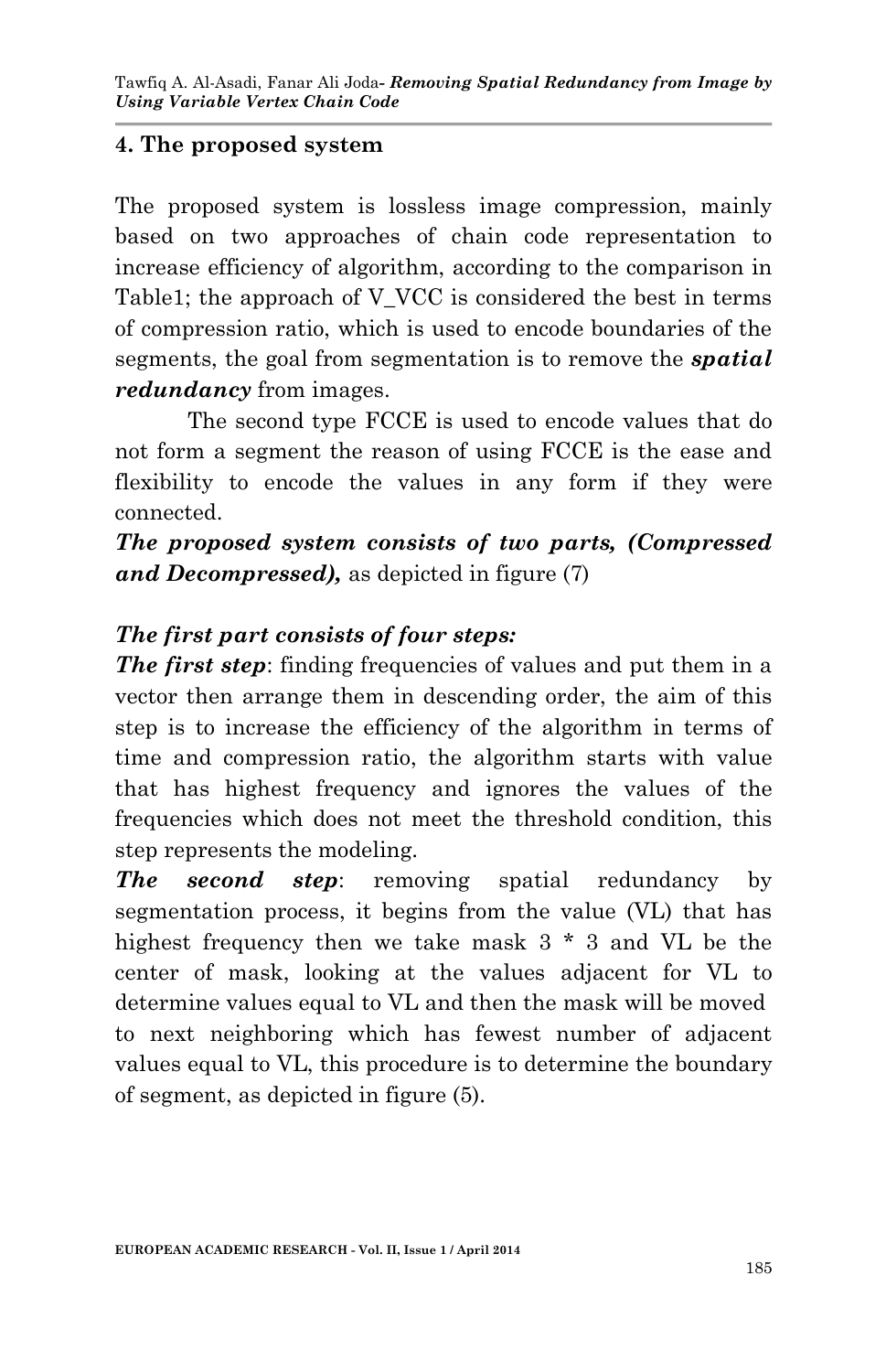Tawfiq A. Al-Asadi, Fanar Ali Joda*- Removing Spatial Redundancy from Image by Using Variable Vertex Chain Code*

|                |    | $\overline{2}$ | 3  | 4  | 5  | 6  |
|----------------|----|----------------|----|----|----|----|
| 1              | 8  | 8              | 9  |    | 5  | 9  |
| $\overline{2}$ |    | 5              | 14 | 14 | 14 | 9  |
| 3              | 9  | 14             | 14 | 14 | 14 | 10 |
| $\overline{4}$ | 10 | 14             | 14 | 14 | 10 | 11 |
| $\overline{5}$ | 12 | 9              | 14 | 14 | 9  | 11 |
| $\overline{6}$ | 11 | 8              | 9  | 10 | 12 | 9  |

**Figure (5) an example to illustrate detection the boundary of segment**

The value of location (2, 3) is 14; it has four adjacent values equal to 14, as follows:

1. Location (2,4) has five adjacent values equal to 14

- 2. Location (3,4) has eight adjacent values equal to 14
- 3. Location (3,3) has seven adjacent values equal to 14
- 4. Location (3,2) has four adjacent values equal to 14

So, the algorithm will add the location  $(2,3)$  to the vector and moving to the location (3,2) (has fewest number of adjacent values equal to 14) , which is the center of a new mask and perform the same previous procedure and continue until return to the start point.

In this case we have a closed form, now checking the similarity of the internal values after verification from the similarity of internal values, the boundary is encoded based on the values stored in the vector b using V VCC and adding (V\_VCC set, start point, color value) to the compressed file then replacing the boundary and internal of the value VL with special value (SV) to become highlighted value.

Then look for another segment of the same color value, and so on, after completing of value VL the algorithm, will select another value which has less frequency and perform same previous procedure.

*The third step* / remained values that do not form a segment is encoded by using the second approach of chain code (FCCE) for more details, see Ref. (Tawfiq and Fanar 2014).

*The fourth step* / removing special values from original matrix and shifting the remained values, which leads to reduce the size of matrix, the aim of this step is to generate new contexts to the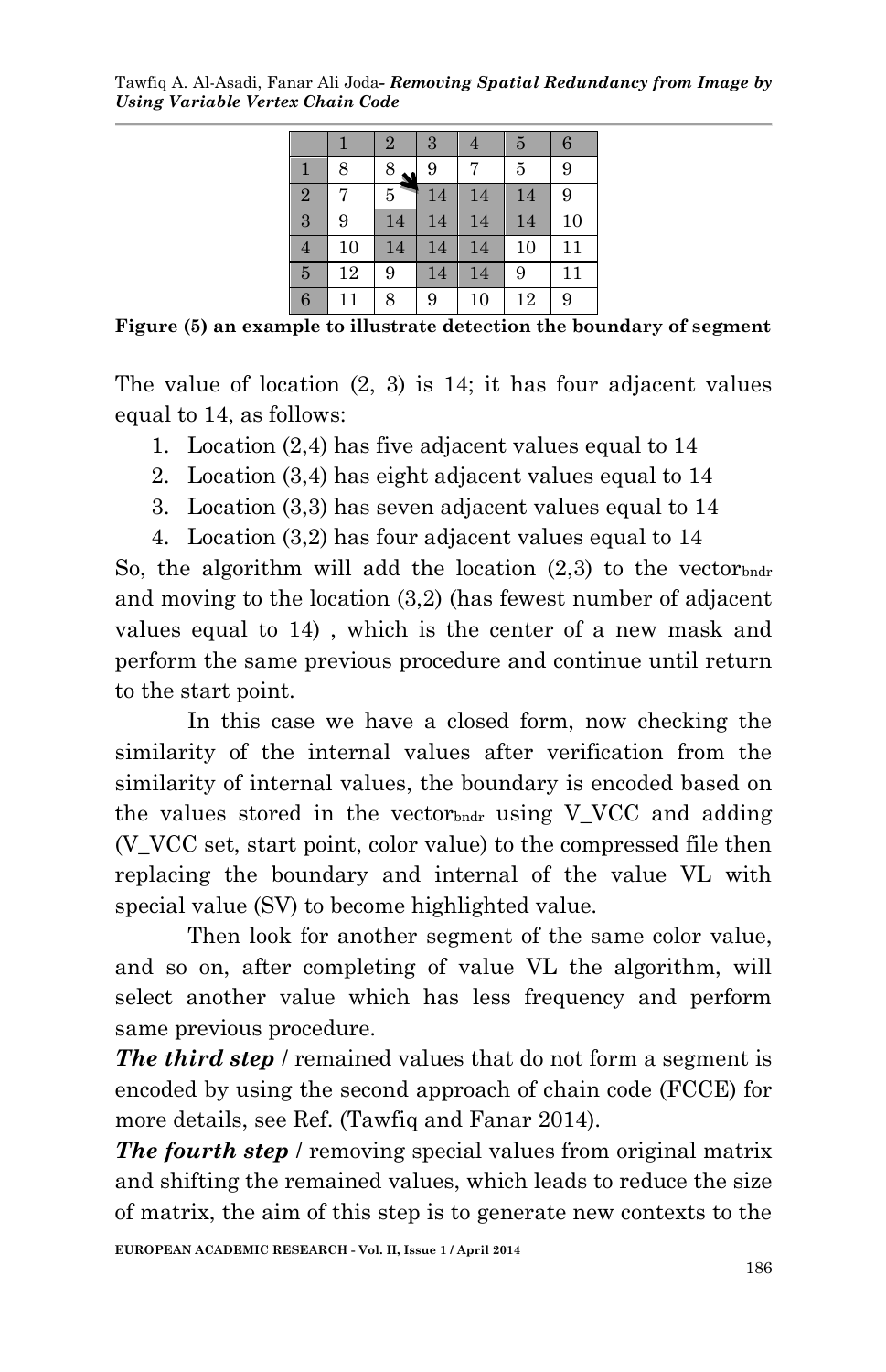values were spaced that could be encoded it to increase the compression ratio, the new matrix after shrinking process represents a new level, that could be applied the steps (first, third and fourth only) for new level.

The algorithm will be stopped when access to the matrix does not have any context for color value can be encoded.

After processing the last level the remained values will be added to the compressed file, the example in figure (6) shows the proposed system for compressed part.

*The second part* / in this part is to rebuild the original image that consider as reverse process compared to compressed part. In the first step generating matrix contain remained values that belong to last level in compressed part.

In the second step the values are returned to their original positions depending on the V\_VCC, FCCE sets which are considered as indicators to the positions of values, at the end when accessing to the first level will get on the original image without loss.

|                          | 1 | $\overline{2}$   | $\mathcal{S}$ | $\overline{4}$ | $\overline{5}$ | 6              | $\overline{7}$ | $\mathbf{8}$   | 9              | $\mathbf{1}$<br>$\Omega$ |                                                    |                           |                               |                                           |                                                        |                     |                                  |                                    |                     |                                   |                              |                                   |
|--------------------------|---|------------------|---------------|----------------|----------------|----------------|----------------|----------------|----------------|--------------------------|----------------------------------------------------|---------------------------|-------------------------------|-------------------------------------------|--------------------------------------------------------|---------------------|----------------------------------|------------------------------------|---------------------|-----------------------------------|------------------------------|-----------------------------------|
| $\mathbf{1}$             | 3 | $\mathbf{3}$     | 3             | 3              | 3              | 6              | $\overline{5}$ | $\overline{4}$ | $\overline{4}$ | $\overline{5}$           |                                                    |                           |                               |                                           |                                                        |                     |                                  |                                    |                     |                                   |                              |                                   |
| $\overline{2}$           | 3 | 5                | 3             | 5              | 5              | $\overline{4}$ | $\overline{4}$ | 6              | $\overline{5}$ | 6                        | V<br>Fre<br>L<br>q.                                | Start.                    | 1. Start<br>point: $(3,4)$ ,  | $\mathbf{1}$                              | 1<br>3                                                 | 2 <br>6             | 3 <sup>1</sup><br>$\overline{5}$ | 4 <sup>1</sup><br>4                | $\overline{5}$<br>4 | 6<br>5                            | 7<br>$\overline{\mathbf{3}}$ | 8<br>5                            |
| $\mathbf{a}$             | 3 | $\boldsymbol{3}$ | 3             | 6              | 6              | 6              | $\mathbf{1}$   | 5              | 6              | $\overline{4}$           | 6<br>27                                            | point:<br>$(3,7)$ , VL: 1 | VL:6<br>FCCE:                 | $\overline{2}$<br>$\overline{\mathbf{3}}$ | 5<br>6                                                 | 5<br>$\overline{4}$ | $\overline{4}$<br>$\overline{5}$ | $\overline{4}$<br>$6 \overline{6}$ | 6<br>$\overline{4}$ | $\overline{5}$<br>$6\overline{6}$ | 6<br>$\overline{5}$          | $\overline{5}$<br>$6\overline{6}$ |
|                          |   | 3                | 6             | 6              | 6              |                |                |                |                |                          | 1<br>22<br>$\overline{5}$                          | V VCC:                    | 005457706                     | $\overline{4}$                            | 5                                                      | $6\vert$            | $\overline{5}$                   | $6\overline{6}$                    | $\overline{5}$      | $6\overline{6}$                   | $\overline{5}$               | 5                                 |
| $\overline{4}$           | 5 |                  |               |                |                | $\overline{1}$ | $\mathbf{1}$   | $\mathbf{1}$   | $\mathbf{1}$   | $\overline{4}$           | 19<br>3<br>12                                      | 10.10.11.<br>0,10,11,1    | 2. Start                      | $\overline{5}$                            | 6                                                      | 5                   | $\overline{5}$                   | $\overline{4}$                     | 4                   | $\overline{4}$                    | 4                            | $6\overline{6}$                   |
| 5                        | 3 | 6                | 6             | 5              | $\mathbf{1}$   | $\mathbf{1}$   | $\mathbf{1}$   | $\mathbf{1}$   | $\mathbf{1}$   | $\mathbf{1}$             | $\overline{4}$<br>12                               | 0.0.0.10.                 | point: $(5,1)$ ,              | 6                                         | 5                                                      | 4                   | $\overline{5}$                   | 6                                  | 6                   | 5                                 | 6                            | 6                                 |
|                          |   |                  |               |                |                |                |                |                |                |                          | 9<br>8                                             | 11, 10, 10,               | VL:3 FCCE<br>: 130023000      | $\overline{7}$                            | 6                                                      | 4                   |                                  |                                    |                     |                                   |                              |                                   |
| 6                        | 6 | 5                | 6             | 6              | $\mathbf{1}$   | $\mathbf{1}$   | $\mathbf{1}$   | $\mathbf{1}$   | $\mathbf{1}$   | $\mathbf{1}$             | $\Omega$<br>$\Omega$<br>$\overline{2}$<br>$\Omega$ | 11,0,10,1<br>1,0,10,0,    | 3. Start                      |                                           | A new matrix will be<br>generated when we complete     |                     |                                  |                                    |                     |                                   |                              |                                   |
| $\overline{7}$           | 9 | 9                | 5             | 6              | 6              | 6              | $\mathbf{1}$   | $\mathbf{1}$   | $\mathbf{1}$   | $\mathbf{1}$             | 7<br>$\Omega$<br>8<br>$\Omega$                     | 10.11.10.<br>11           | point: $(7,1)$ ,<br>VL:9 FCCE |                                           | this step; it is possible to<br>implement the previous |                     |                                  |                                    |                     |                                   |                              |                                   |
| $\mathbf{8}$             | 5 | 9                | 9             | 6              | 5              | 6              | $\overline{5}$ | 6              | $\mathbf{1}$   | 5                        | 10<br>$\Omega$                                     |                           | :0757431                      |                                           | procedure, which represents<br>new level.              |                     |                                  |                                    |                     |                                   |                              |                                   |
| 9                        | 9 | 9                | 5             | 4              | 4              | $\overline{4}$ | $\overline{4}$ | 6              | $\overline{5}$ | $\overline{4}$           |                                                    |                           |                               |                                           |                                                        |                     |                                  |                                    |                     |                                   |                              |                                   |
| $\mathbf{1}$<br>$\Omega$ | 5 | 9                | 9             | 6              | 6              | 5              | 6              | 6              | 6              | $\overline{4}$           |                                                    |                           |                               |                                           |                                                        |                     |                                  |                                    |                     |                                   |                              |                                   |
|                          |   |                  |               | Matrix 10*10   |                |                |                |                |                |                          | Step 1                                             | Step 2                    | Step 3                        |                                           |                                                        |                     |                                  | Step 4                             |                     |                                   |                              |                                   |
| Level 1                  |   |                  |               |                |                |                |                |                |                |                          |                                                    |                           |                               |                                           |                                                        |                     |                                  |                                    |                     |                                   |                              |                                   |

**Figure (6) illustrate an example of Image (Length of Threshold=6, No. of colors =11)**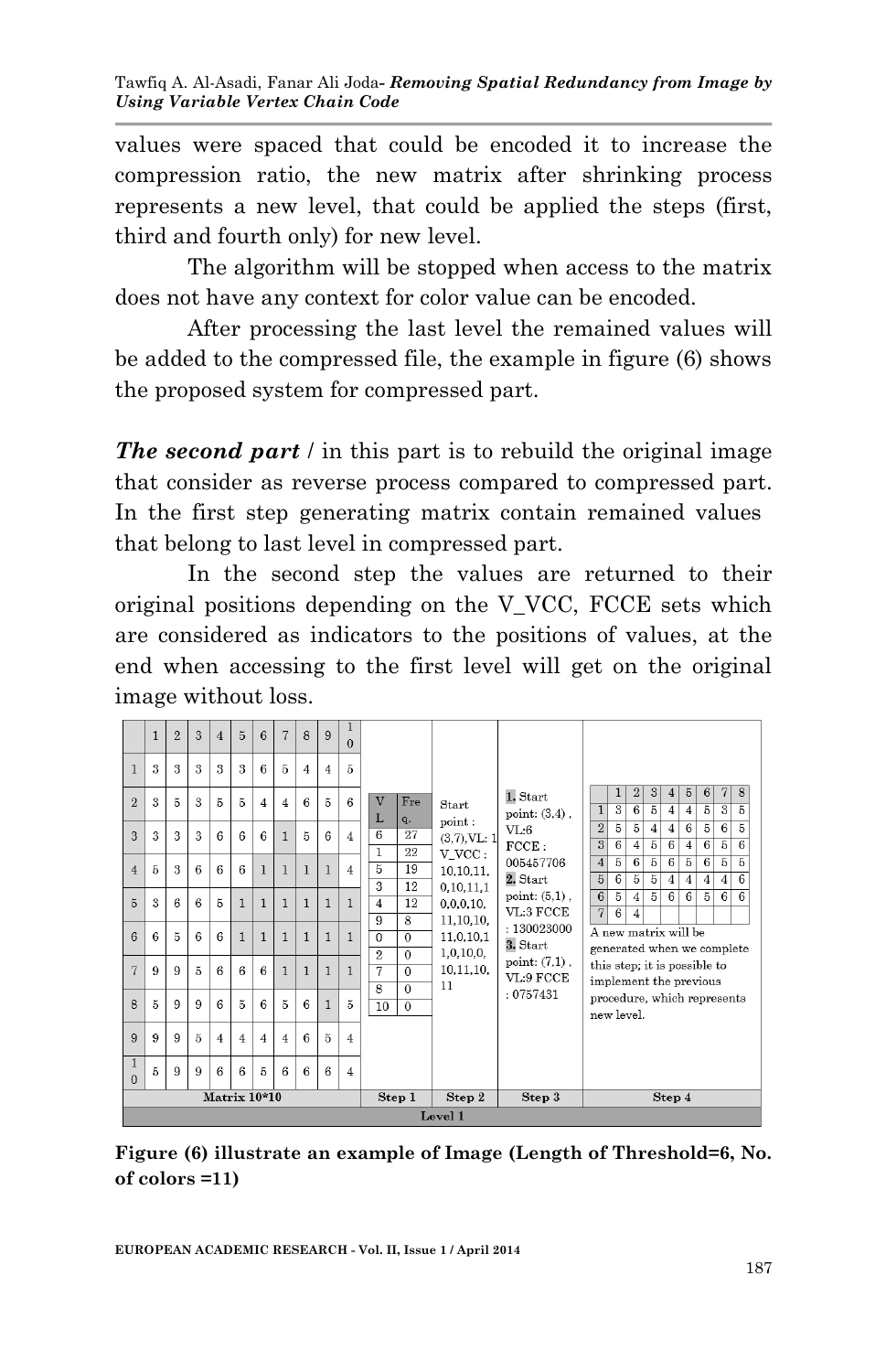Tawfiq A. Al-Asadi, Fanar Ali Joda*- Removing Spatial Redundancy from Image by Using Variable Vertex Chain Code*



**Figure (7) Block diagram (encoding part)**

## **5. Algorithm and experimental results**

#### **5.1 Compressed Algorithm:**

- Input : Image file (8 bpp 256 colors)
- Output : Text file

Begin

Level=1

Find frequencies for color values (Histogram)

Sort the vector of histogram (descending order)

 $Index = 0$ 

Repeat

 VL= histogram (index) Determine boundary of segment for VL Check boundary of segment If checkb=true then Begin Check internal values of segment

**EUROPEAN ACADEMIC RESEARCH - Vol. II, Issue 1 / April 2014**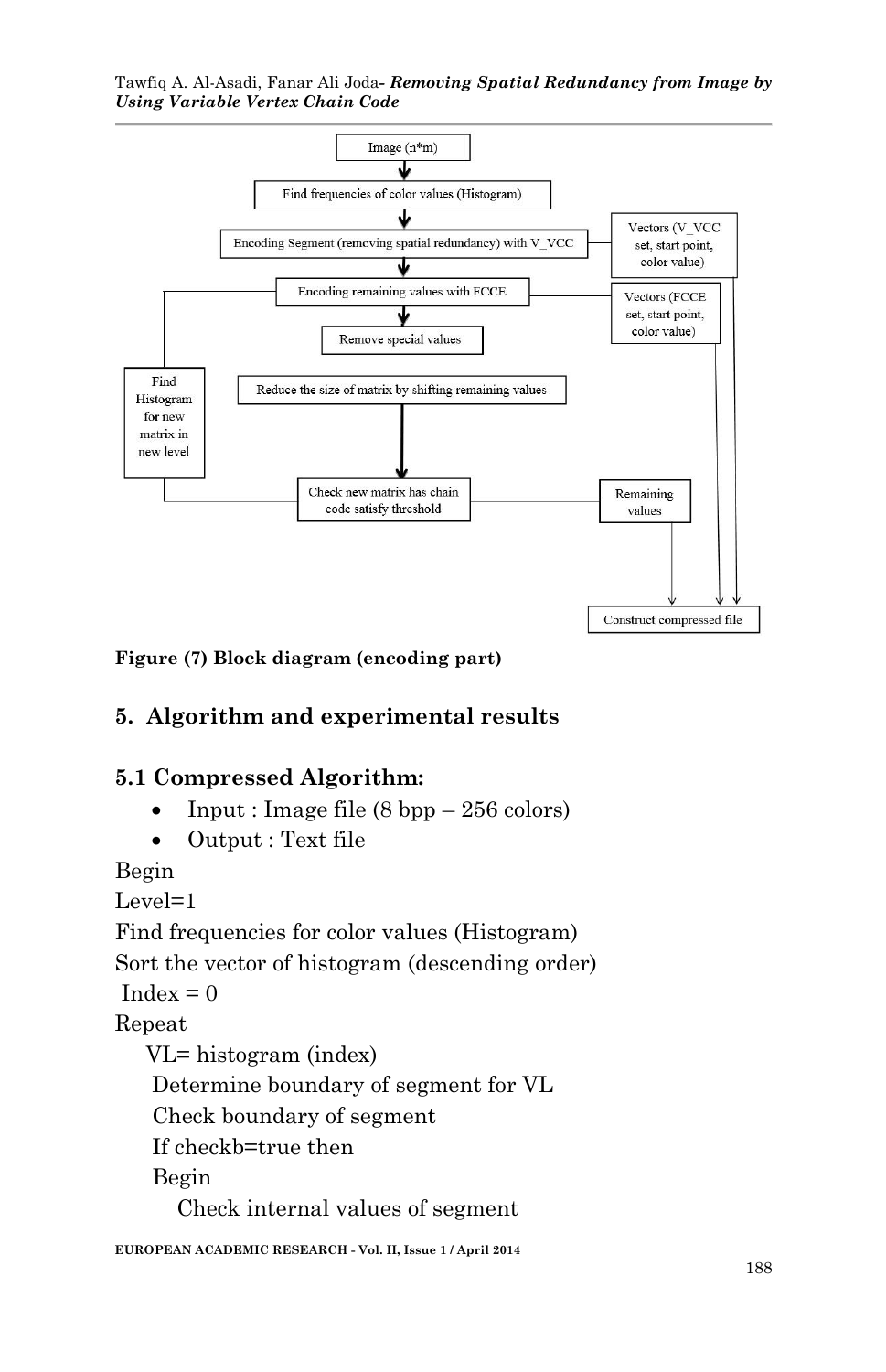```
 If checki=true then
       Begin
         Encoding boundary of segment with V_VCC
         Replace (boundary and internal values) with special 
value (-1)
        Add (V VCC set, start point and VL) to compressed
file
       End;
    End;
 Index = index +1Until (index = n)
Repeat
Find histogram
Index=0 Repeat
     VL=histogram (index)
     Select start point for VL
     Obtain (FCCE) for VL
     If (FCCE (VL)) satisfy threshold then
     Begin
     Add (FCCE set, start point and VL) to compressed file
     Replace location of VL witch correspond to FCCE set with 
special value (-1)
     End;
     Index = index +1Until (index = n)
Remove special value from matrix
Shift remaining values (the size of matrix will be reduce)
Until matrix has not chain code satisfy threshold condition
```
End.

# **5.2 Experimental Results**

Experiments are performed on 3 color images with 256 colors (8 bpp) as given in Figure (8) to verify the proposed system: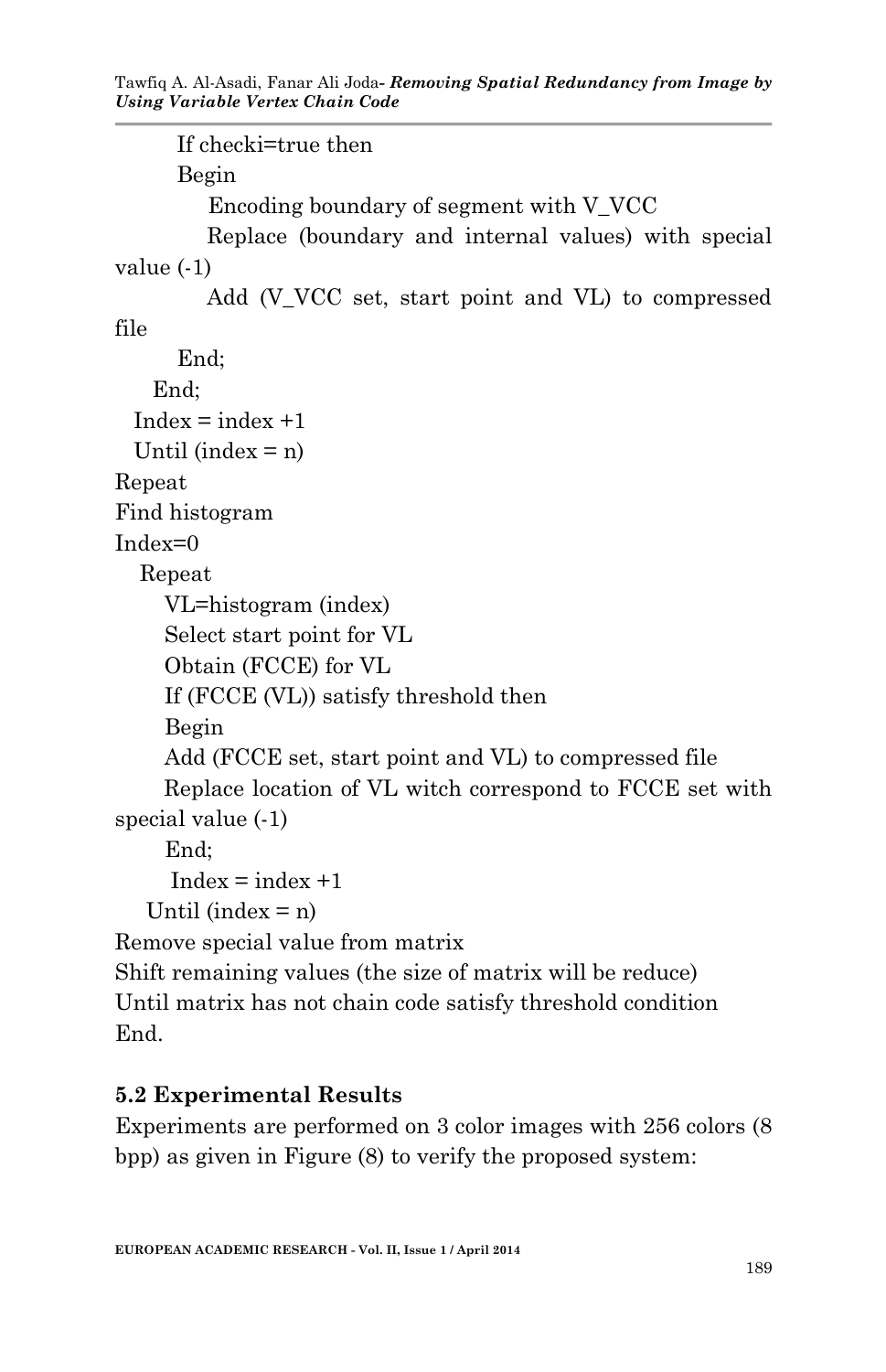

Image 1 Image 2 Image 3 **Figure (8) Experimental images**

After proposed system is applied on the images above with size of 512\*512 we get the following results as depicted in Table (2).

| lmage   | Bytes of image | Bit rate (bpp) |
|---------|----------------|----------------|
| Image 1 | 262144         | 3.24           |
| Image 2 | 262144         | -3.57          |
| Image 3 | 262144         | 4.03           |

**Table (2) compression results of images size 512\*5126.** 

## **Conclusions**

In this research, we have proposed an efficient lossless image compression based on two types of chain code to increase compression ratio based on the experimental results, we note the following points:

- The number of levels have an impact on the required time to compress the image.
- It is possible identify a specific number of levels.
- The segmentation process will be implemented in the first level only that why it's rare to get a segment in other levels because the process of shifting.
- The proposed system can be applied on images (24 bit) by separating the images to 3 matrixes (R, G and B) then compressing each one separately.
- The required time for decompressed images does not exceed one second; it is just process of returning of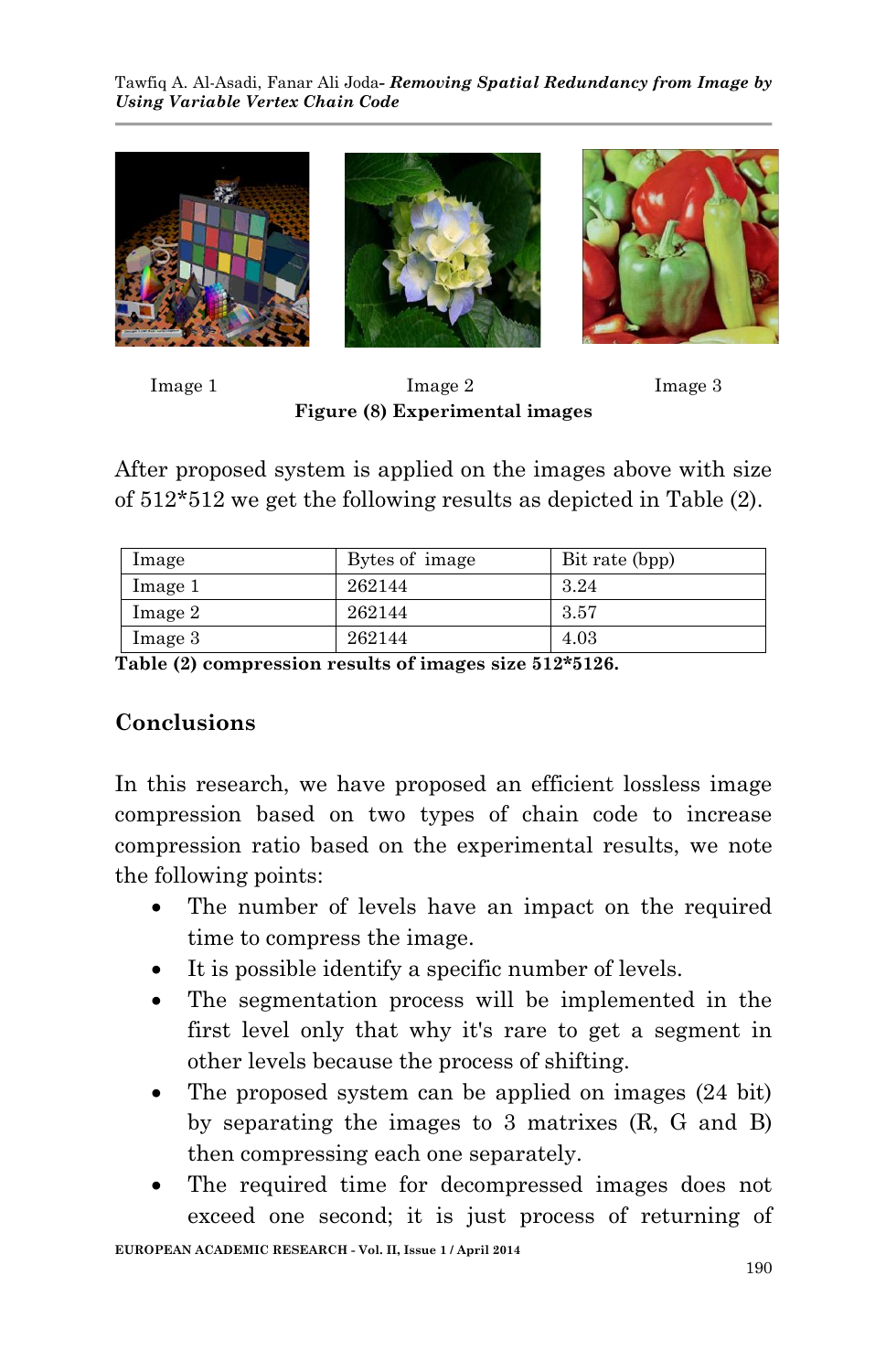values to their original positions in the image depending on V\_VCC and FCCE that consider as indicators.

#### **BIBLIOGRAPHY:**

- Abbas, Tawfiq Abdulkhaleq and Fanar Ali Joda. 2014. "Locational Image Compression based on Chain Code Representation." *IOSR Journal of Engineering* 3(1): 24- 29.
- Deorowicz, Sebastian. 2003. *Universal lossless data compression algorithms.* Silesian University of Technology.
- Gonzalez, R. C. & R. E. Woods. 2002. *Digital Image Processing*. 2nd ed. www.imageprocessingbook.com.
- Kattan, Ahmed. 2010. *Evolutionary Synthesis of Lossless Compression Algorithms: the GP-zip Family*, Ph.D. dissertation. University of Essex.
- Krivoulets, Alexandre. 2004. *Design of Efficient Algorithms for Image Compression with Application to Medical Images*, Ph.D. dissertation. IT University of Copenhagen.
- Li, Linghua, Yining Liu, Yongkui Liu, and Borut Žalik. 2012. "Evaluation and Comparison on the Techniques of Vertex Chain Codes." *Journal of Software* 7(12).
- Panrong, X. 2001. *Image Compression by Wavelet Transform*. Master Thesis, East Tennessee State University.
- Sanchez-Cruz, Hermilo. 2010. *Proposing a new code by considering pieces of discrete straight lines in contour shapes.* Elsevier.
- Vernuri, B. C., S. Sahni, F. Chen, C. Kapoor, C. Leonard and J. Fitzsimmons. 2007. *Lossless Image Compression*, University of Florida.
- Wulandhari, Lili Ayu, and Habibolah Haron. 2008. "The Evolution and Trend of Chain Code Cheme." *ICGST-GVIP* 8(3).

Zha, Hui. 2007. *Progressive Lossless Image Compression Using*